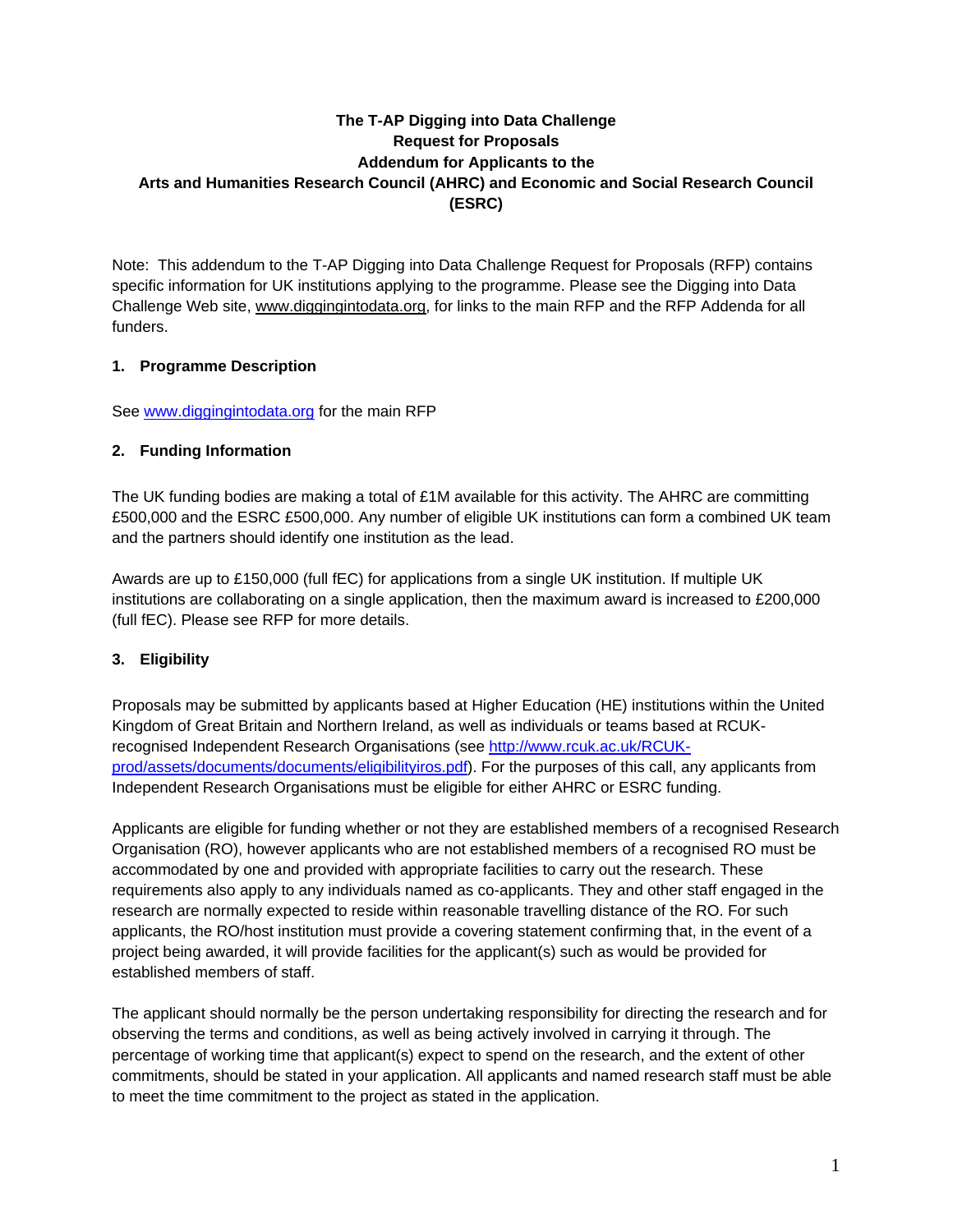The Principal Investigator takes responsibility for the intellectual leadership of the research project and for the overall management of the research or other activities. S/he will be the person to whom we shall address all correspondence and must be based at the organisation at which the grant will be held.

In order to be eligible you must be actively engaged in research at a postdoctoral level. Principal Applicants who have not completed a PhD should demonstrate equivalent research training and/or experience. All applicants must demonstrate a level of skills, knowledge and experience appropriate to the nature of the proposed project.

Professors Emeriti are eligible to apply. If you are a holder of any other senior non-stipendiary post you may also be eligible to apply for funding if you meet the requirement outlined above). It is possible for the RO to propose that any contract put in place if the proposal was successful would be stipendiary even if the current arrangement is not.

Research proposals may be submitted jointly by more than one applicant. In such cases, one person must be regarded as the principal applicant taking the lead responsibility for the conduct of the research and the observance of the terms and conditions.

All applicants and named research staff must be able to meet the time commitment to the project as stated in the proposal. Where research staff are to be employed on a grant it is assumed as part of the proposal that they or any replacement will not exceed 100 per cent of their time.

Principal investigators may submit only one application to this programme at a time, although they may participate in more than one Digging into Data project. When two or more institutions or organisations collaborate on a project, one of them must serve as the lead applicant and administer the grant on behalf of the others. Late, incomplete, or ineligible applications will not be reviewed.

For all UK applicants, the policy for full Economic Costs (fEC) is to be followed.

## **4. Application and Submission Information**

The narrative should specifically address the project's relevance to the social sciences and/or humanities. A project's research area should fit within the AHRC's and/or ESRC's subject remit. The AHRC remit can be found here: http://www.ahrc.ac.uk/funding/research/subjectcoverage/; the ESRC subject remit can be found here: http://www.esrc.ac.uk/funding/guidance-for-applicants/is-my-researchsuitable-for-esrc-funding/discipline-classifications/. Applicants should explain how the project advances methodologies in social science and/or humanities research, or how it addresses specific humanities and/or social science questions or issues.

## **5. Budget guidance**

The UK team must prepare a budget detailing costs and the requested amount, including staff costs, outsourcing, travel and subsistence, equipment and consumables, dissemination, evaluation, and other itemised costs. This combined budget should indicate the costs at each separate UK institution. All costs for UK institutions should be costed on the basis of the full economic costs (fEC) of the research and all costs that contribute to the full economic costs of the proposal should be included. Proposals should be costed using TRAC (Transparent Approach to Costing) methodology and should only include the costs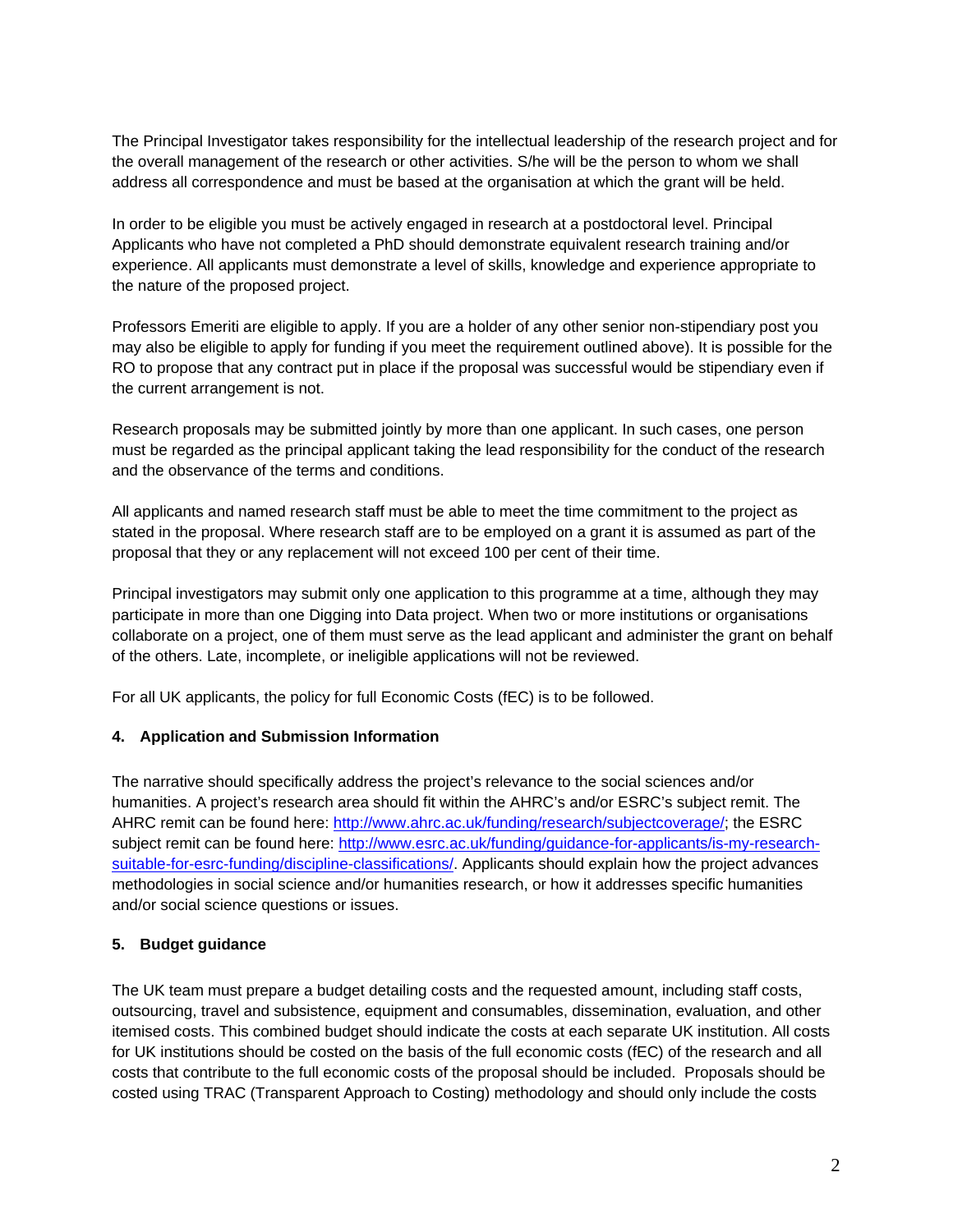required to support the research related to the proposal (that is, costs which fall outside the scope of the grant should not be included). RCUK have produced a FAQ document for more information regarding costings, which can be found here:

http://www.rcuk.ac.uk/RCUK-prod/assets/documents/documents/fecFAQ.pdf

**Important note:** Applicants should include costs for at least one member of the team to attend an annual progress meeting with the funders and the T-AP Digging into Data end of awards conference (this could be held in any of the partner countries, hence budgets should be estimated accordingly).

If the proposal is successful, the AHRC/ESRC will contribute 80 per cent of the UK institution costs applied for.

A budget template for submitting costs can be found in **Annex 1**.

#### **6. Application Review**

Refer to RFP

# **7. Post-Award Information**

Successful projects will be invited to submit via the Research Councils' Joint Electronic Submissions system (Je-S). This is a formality and any such projects will not be subject to further peer review or other assessment. The submission route will be confirmed when the project decision is conveyed to you.

Whilst there will be no formal project management arrangements in place for these projects, the AHRC and ESRC expects UK-based partners to commit to attending an annual 'all-hands' meeting, at which updates will be given on progress.

## **8. Terms and Conditions of Awards**

For RCUK Terms and Conditions see http://www.rcuk.ac.uk/RCUKprod/assets/documents/documents/tcfecJan2015.pdf

Projects will be administered by the ESRC and will therefore be subject to the standard terms and conditions of other ESRC research grants. For further details please see: http://www.esrc.ac.uk/funding/guidance-for-grant-holders/

## **9. Contact information**

For queries about the call or application process please contact:

Thomas Trewhella (AHRC) t.trewhella@ahrc.ac.uk +441793 416015

Hannah Chandler (ESRC) Hannah.chandler@esrc.ac.uk +441793 444403